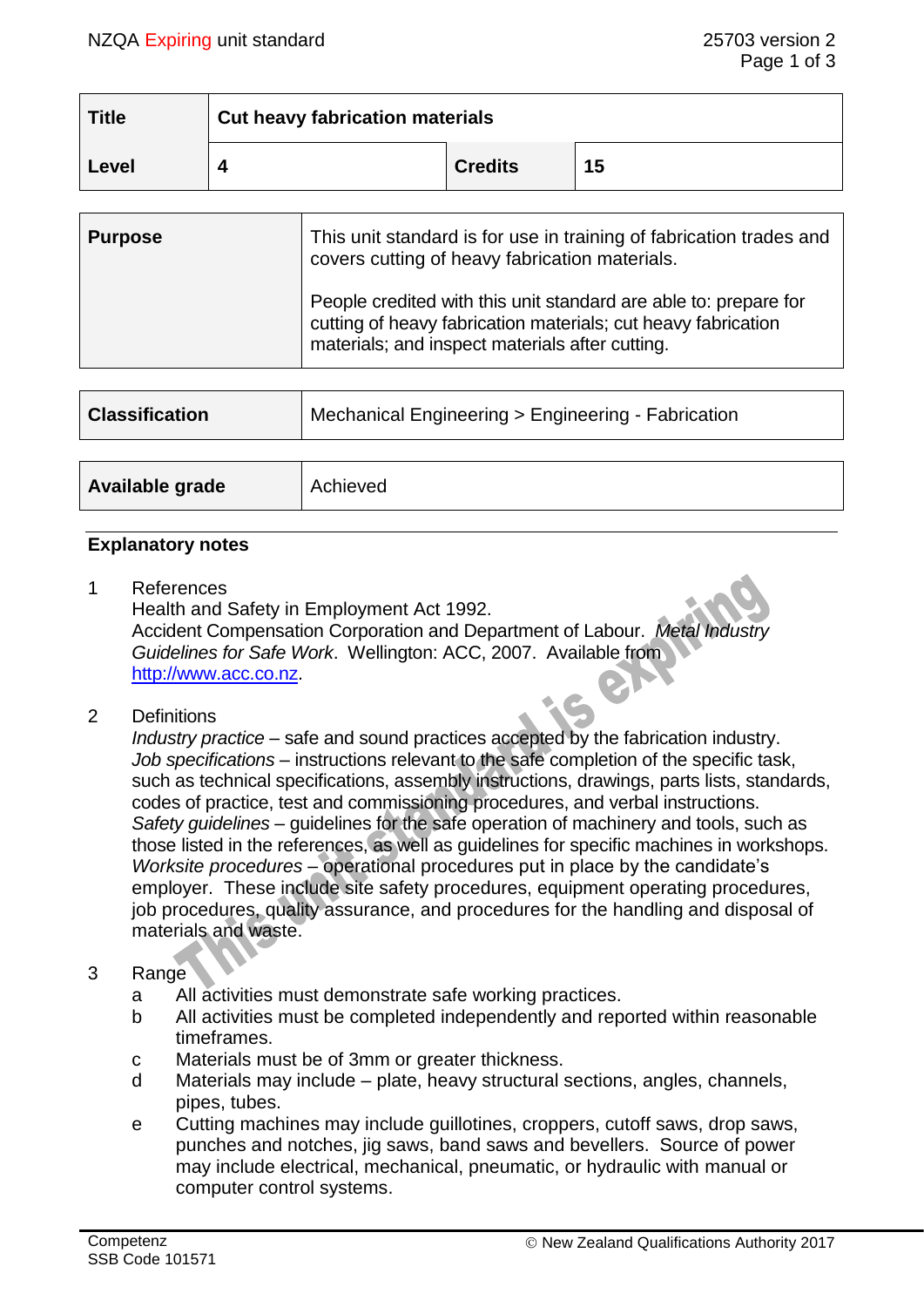- f Hand-held power tools may include shears, nibblers, circle cutters, hole punches, drills, angle grinders.
- g Evidence of at least six unique projects is required.

# **Outcomes and evidence requirements**

### **Outcome 1**

Prepare for cutting of heavy fabrication materials.

#### **Evidence requirements**

- 1.1 Preparation includes verification of requirements, planning of work sequences, and identification of potential problems.
- 1.2 Potential hazards are identified and addressed in accordance with the safety guidelines.
- 1.3 Materials are selected and characteristics ascertained in respect to cutting in accordance with job specifications and or instructions.
- 1.4 Cutting machines, lubricants, and equipment are selected and checked for readiness in accordance with worksite procedures.
- 1.5 Cutting allowances are determined in accordance with job specifications and industry practice.
- 1.6 Machines are set and settings verified to achieve specified results in accordance with job specifications, industry practice, and worksite procedures.<br>
2<br>
fabrication materials.<br>
requirements

#### **Outcome 2**

Cut heavy fabrication materials.

#### **Evidence requirements**

- 2.1 Materials are cut in accordance with job specifications and worksite procedures.
- 2.2 Cut edges are deburred to conform to job specifications in accordance with industry practice and worksite procedures.
- 2.3 Machines are maintained in clean and safe condition and ready for next use.
- 2.4 Waste materials are disposed of and unused material stored in accordance with worksite procedures.

### **Outcome 3**

Inspect materials after cutting.